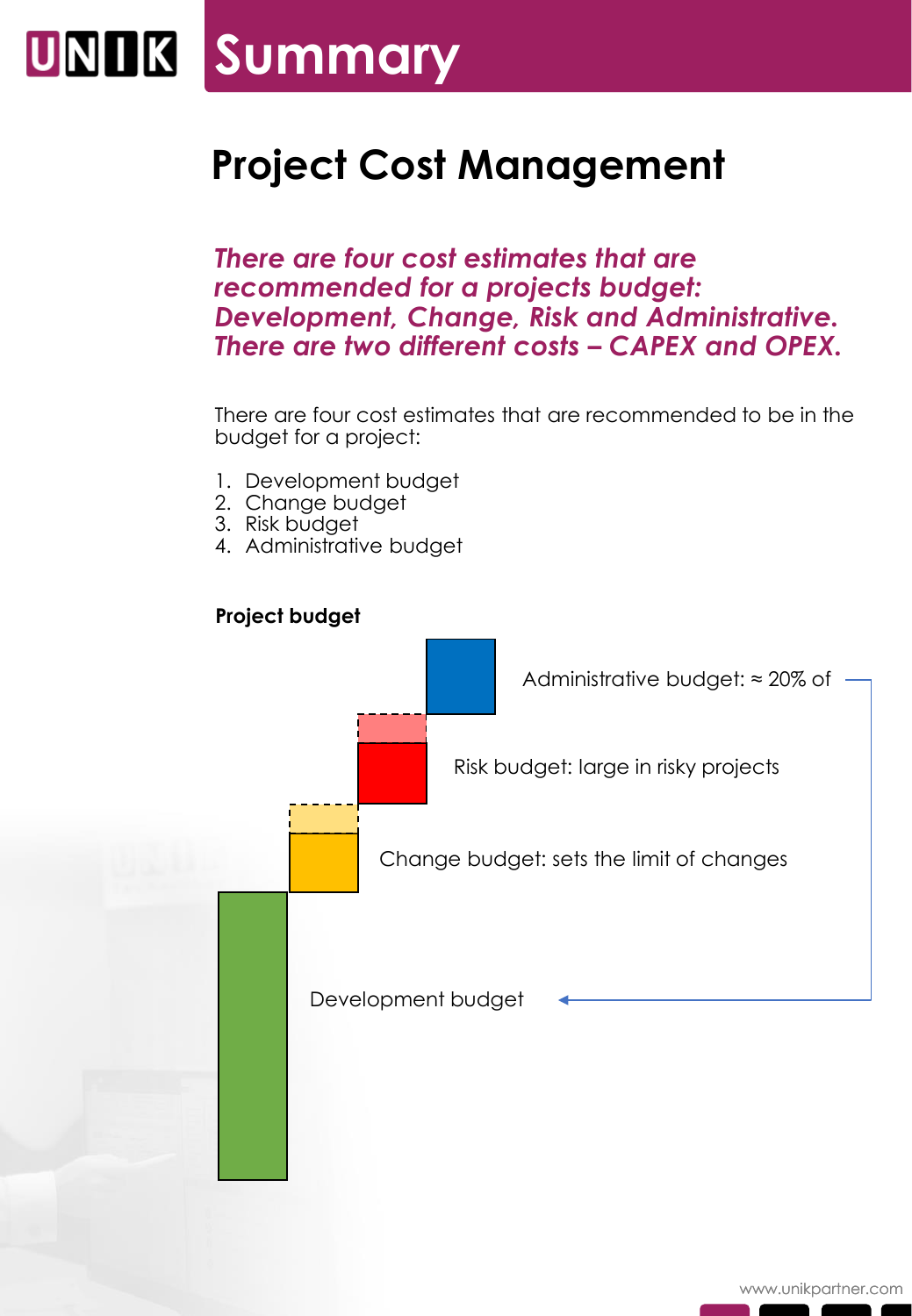### **Development budget**

There are many ways one can break down the project into deliverables that can be estimated. Dependent on how much experience you have with what's to be produced and the team that is producing; it can accurate or not.

When you know you have little experience of what's to be produced and low experience with the team, a wise man said that you should always multiply the estimate by pi (3,14) before handing it over to anyone.

A rule of thumb when it comes to development project: validation (including corrections) usually takes longer than expected - generally ending up in two thirds of the development.

### **Change budget**

If you expect changes in the project you need to plan for it. History shows that there are extremely few project that don't have changes; so don't take this budget easily. This budget is also very good to set together with the client; it shows in an easy way how much they can change during the project – when the change budget is gone there can be no more changes (so the client will immediately have priority of change requests in their mind).



**Budget**

#### **Risk budget**

There is a huge risk building a house in a swamp, in the middle of the Amazonas, where there have been no humans before, vs building a house in the same area as you have built 10 similar houses. You can use the development budget's breakdown to determine the risk of the different deliverables individually:

|    |                                 |                          | Estimates |                 |        |
|----|---------------------------------|--------------------------|-----------|-----------------|--------|
| Id | <b>Activities</b>               | <b>Uncertainty % Min</b> |           | <b>Estimate</b> | Max    |
|    | 1 Meet and approve project plan | 10%                      | 4,5       |                 | 5,5    |
|    | 2 Source suppliers              | 10%                      | 18        | 20              | 22     |
|    | 3 Write specifications          | 20%                      | 40        | 50              | 60     |
|    | 4 Develop                       | 30%                      | 70        | 100             | 130    |
|    | 5 Test and correct              | 50%                      | 100       | 200             | 300    |
|    | 6 Release                       | 5%                       | 9,5       | 10              | 10,5   |
|    | 7 Hand over and project closure | 5%                       | 14,25     | 15              | 15,75  |
|    | <b>Total</b>                    | 19%                      | 256,25    | 400             | 543,75 |

*≈20%*

#### **Administrative budget**

This budget cover all the administrative costs that will appear in a project, such as cost for project management, technical lead and various things not connected to the actual development itself. Regarding the project management cost; a rule of thumb is that it's usually a good idea to estimate it to 20% of the development budget. The technical lead cost is usually harder to predict, it all depend on how complex the project is and what project approach is chosen.

If the project uses the risk and/or change budgets the administrative budget is likely to increase, due to that it takes time to manage this.



**Prio 1 Prio 2 Prio 3**

**…**

**Limit**